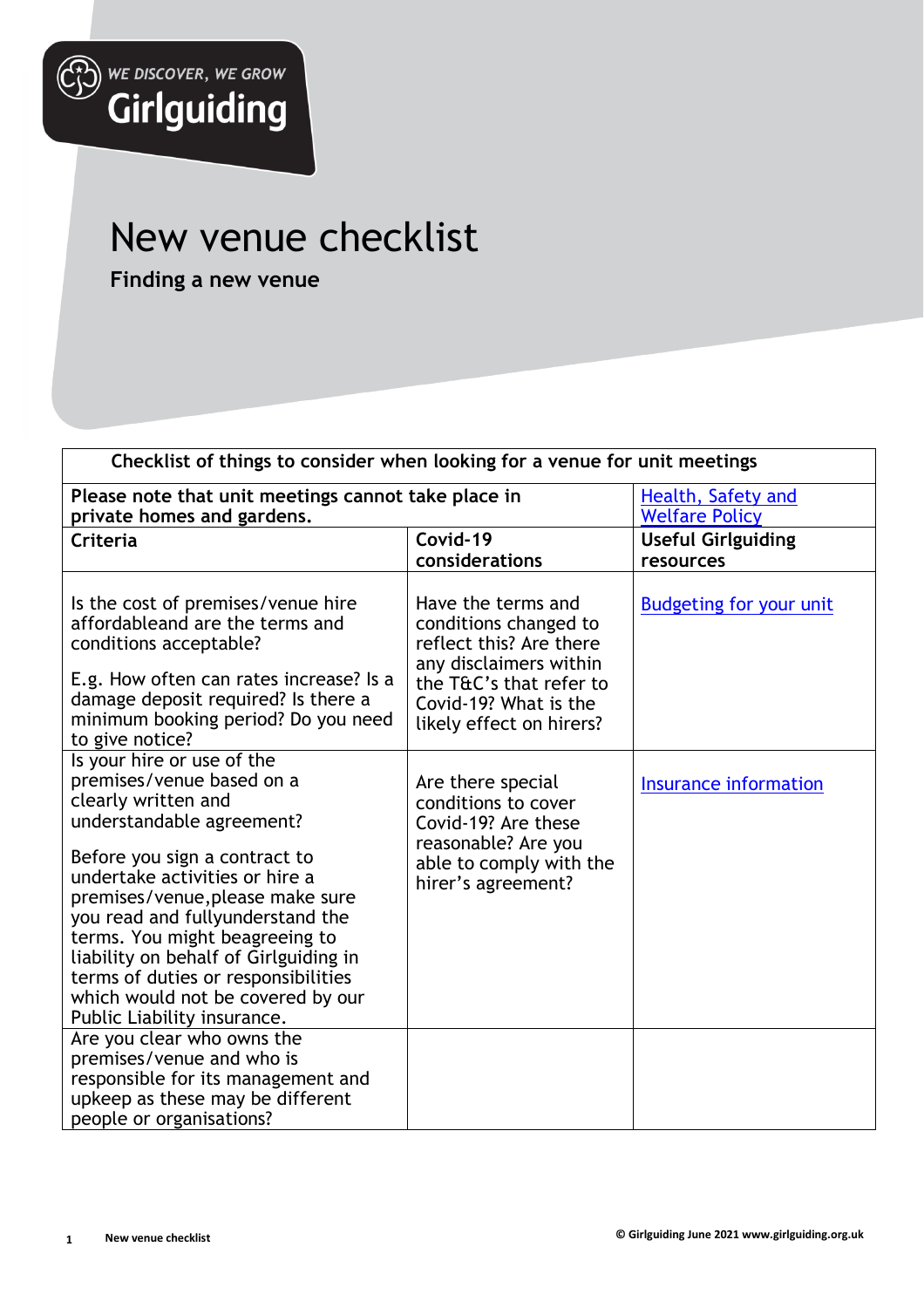| Is there a suitable self-contained<br>space within the building/venue<br>for your meetings to take place?<br>There should be no need for anyone<br>else to enter or pass through the<br>space during meetings other than in<br>an emergency.                                                                                                       | Will this be affected by<br>Covid-19 arrangements?                                                                                                                                      |                                   |
|----------------------------------------------------------------------------------------------------------------------------------------------------------------------------------------------------------------------------------------------------------------------------------------------------------------------------------------------------|-----------------------------------------------------------------------------------------------------------------------------------------------------------------------------------------|-----------------------------------|
| Is there access to other appropriate<br>spaces for occasional activities like<br>sports, small group activities or<br>cooking?                                                                                                                                                                                                                     | How will access to<br>these be affected by<br>Covid-19 restrictions?                                                                                                                    |                                   |
| Are there any limits regarding how<br>many people can occupy the<br>premises/venue at any one time?                                                                                                                                                                                                                                                | It is important to know<br>about number limits<br>both during and after<br>Covid-19.                                                                                                    |                                   |
| Is there an accurate and up to date<br>risk assessment for the<br>building/venue that you can see?<br>Ideally these are reviewed every 6<br>months.                                                                                                                                                                                                | There should be an<br>additional Covid-19 risk<br>assessment.                                                                                                                           |                                   |
| Does the premises/venue have its own<br>insurance policy in place, and can they<br>provide evidence of this?<br>Any insurance policies should be<br>displayed somewhere obvious within<br>the property. We would expect there<br>to be a Public Liability Insurance<br>taken out through a reputable adviser<br>with cover of at least £5 million. | The policy certificate<br>and documents<br>probably won't mention<br>any cover for Covid-19,<br>so you should get<br>written confirmation<br>from the venue<br>management<br>committee. | <b>Public liability insurance</b> |
| Is the premises/venue access safe,<br>well-lit, and well maintained?<br>Consider proximity of car parks,<br>roads, other premises etc.                                                                                                                                                                                                             | Is there likely to be any<br>additional<br>considerations here in<br>terms of drop off and<br>pick up procedures<br>during Covid-19?                                                    |                                   |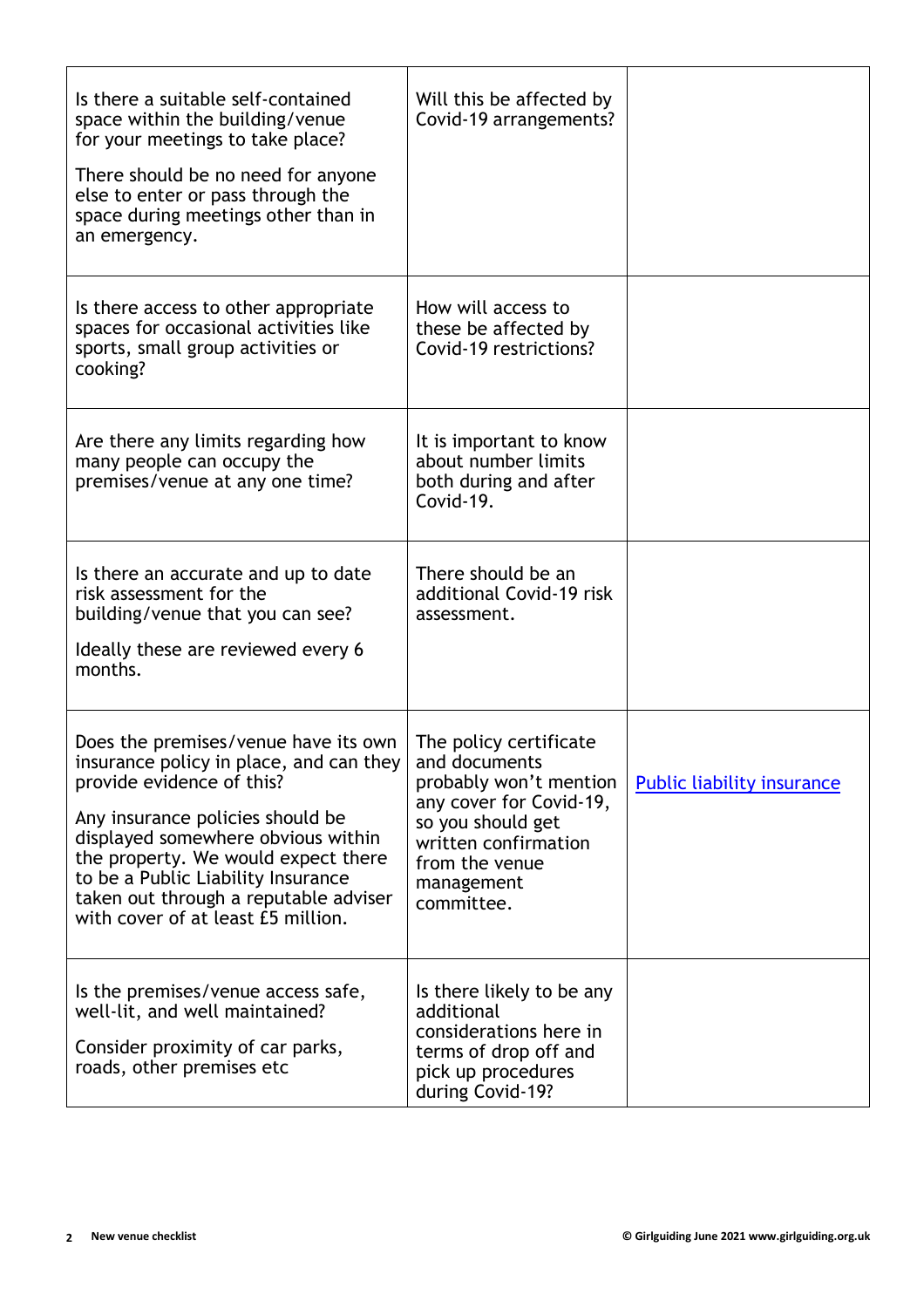| Are entrance and exit areas and<br>where relevant all<br>corridors/thoroughfares free from<br>obstructions and clutter?                                                                       | Have special<br>arrangements been put<br>in place to<br>accommodate Covid-19<br>risks? |                                         |
|-----------------------------------------------------------------------------------------------------------------------------------------------------------------------------------------------|----------------------------------------------------------------------------------------|-----------------------------------------|
| Is the premises/venue fully<br>accessible foreveryone?<br>Have you taken into account the<br>access needs of current and future<br>members of your unit when looking at<br>venues?            |                                                                                        | <b>Making reasonable</b><br>adjustments |
| Are the appropriate security measures<br>in places for the local environment?<br>e.g., reception and/or security<br>personnel, CCTV, locking windows and<br>doors, personal alarm points etc. |                                                                                        |                                         |
| Are the premises/venue in a good<br>state ofrepair?<br>Look for signs of neglect including<br>damp, mould, rotten materials,<br>peeling paintwork, missing roof<br>tiles, uneven ground etc.  |                                                                                        |                                         |
| Are permanent fixtures in a good<br>state of repair?<br>E.g. kitchen units, bench seats,<br>shelving, notice boards, signs<br>boundary fences and hedges etc.                                 |                                                                                        |                                         |
| Are there good systems in place for<br>reporting damage, hazards, and<br>maintenance needs?                                                                                                   |                                                                                        |                                         |
| Are there any noticeable defects that<br>could be hazardous E.g. floor<br>coverings, broken stairs, electrical<br>installations, damaged trees etc.                                           |                                                                                        |                                         |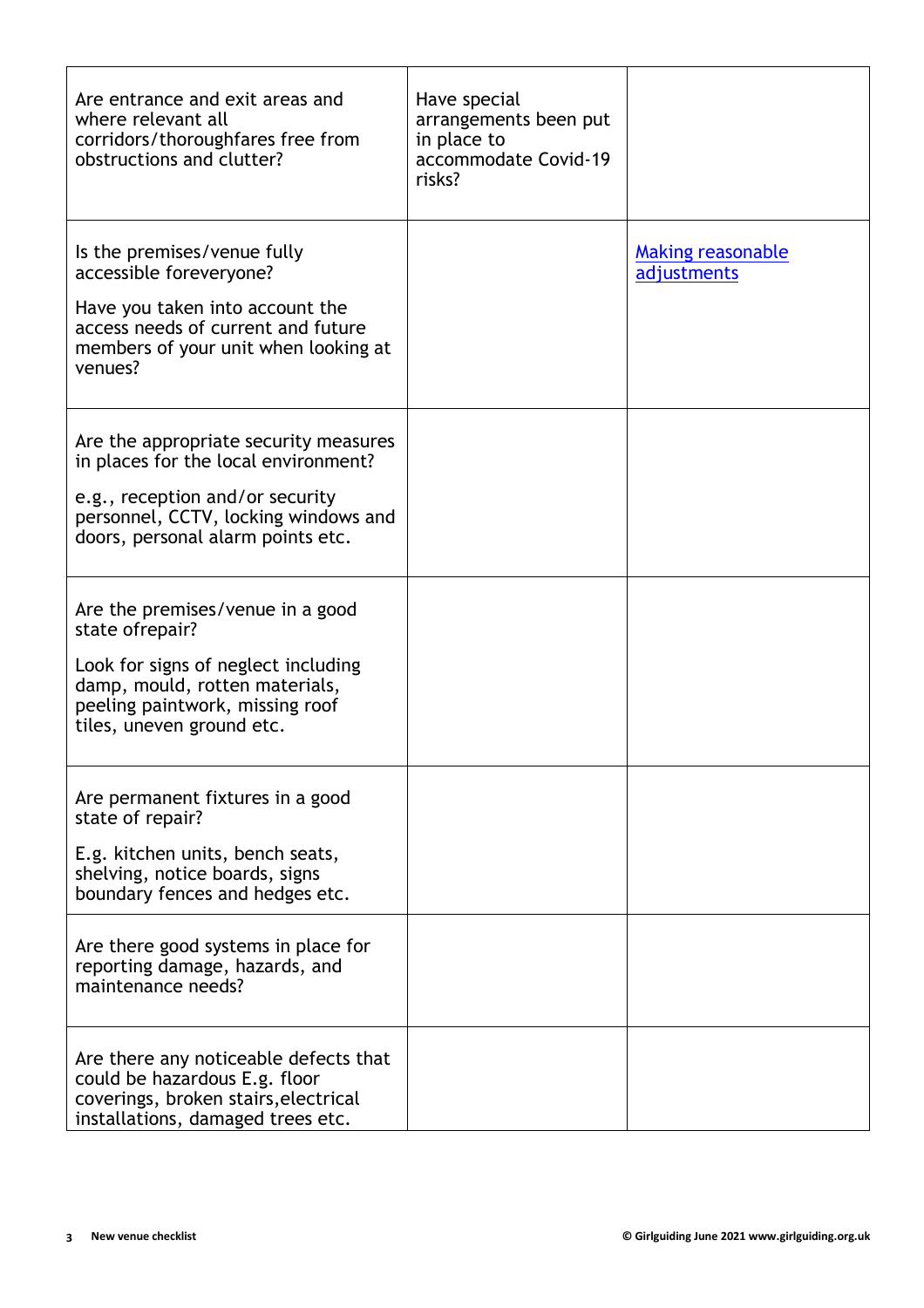| Are electrical appliances and<br>installations checked on a regular<br>basis?                                                                                                                            |                                                                                        | For additional information<br>on what you might expect<br>to see refer to:<br>Health and safety for<br>hired spaces |
|----------------------------------------------------------------------------------------------------------------------------------------------------------------------------------------------------------|----------------------------------------------------------------------------------------|---------------------------------------------------------------------------------------------------------------------|
| Are instructions or training sessions<br>available for use of any specialist or<br>unfamiliar equipment?<br>E.g. alarm systems, air<br>conditioning etc.                                                 |                                                                                        |                                                                                                                     |
| Are the conditions hygienic, especially<br>in areas such as toilets and kitchens?                                                                                                                        |                                                                                        |                                                                                                                     |
| Are you clear who is responsible for<br>cleaning and general upkeep,<br>including what you will be expected<br>to do and how to report any problems?                                                     | Make sure that there's<br>clear direction around<br>this during and after<br>Covid-19. |                                                                                                                     |
| Are there appropriate and secure<br>places for storing of cleaning supplies<br>such as chemicals?                                                                                                        |                                                                                        | For additional information<br>on what you might expect<br>to see refer to:<br>Health and safety for<br>hired spaces |
| Has the premises/venue had a recent<br>fire safetyinspection?                                                                                                                                            |                                                                                        | For additional information<br>on what you might expect<br>to see refer to:<br>Health and safety for<br>hired spaces |
| Are all the necessary fire safety<br>measures in place?<br>E.g. evacuation plans, fire<br>prevention doors, fire exits, alarms<br>and detectors, escape route signs,<br>extinguishers and fire blankets. |                                                                                        | For additional information<br>on what you might expect<br>to see refer to:<br>Health and safety for<br>hired spaces |
| Are emergency exit routes and doors<br>clear from obstructions and<br>unlockedduring usage times?                                                                                                        |                                                                                        | For additional information<br>on what you might expect<br>to see refer to:<br>Health and safety for<br>hired spaces |
| Do the areas or rooms you wish to use<br>have good lighting levels and<br>ventilation?                                                                                                                   | Particularly consider<br>ventilation during<br>Covid-19.                               |                                                                                                                     |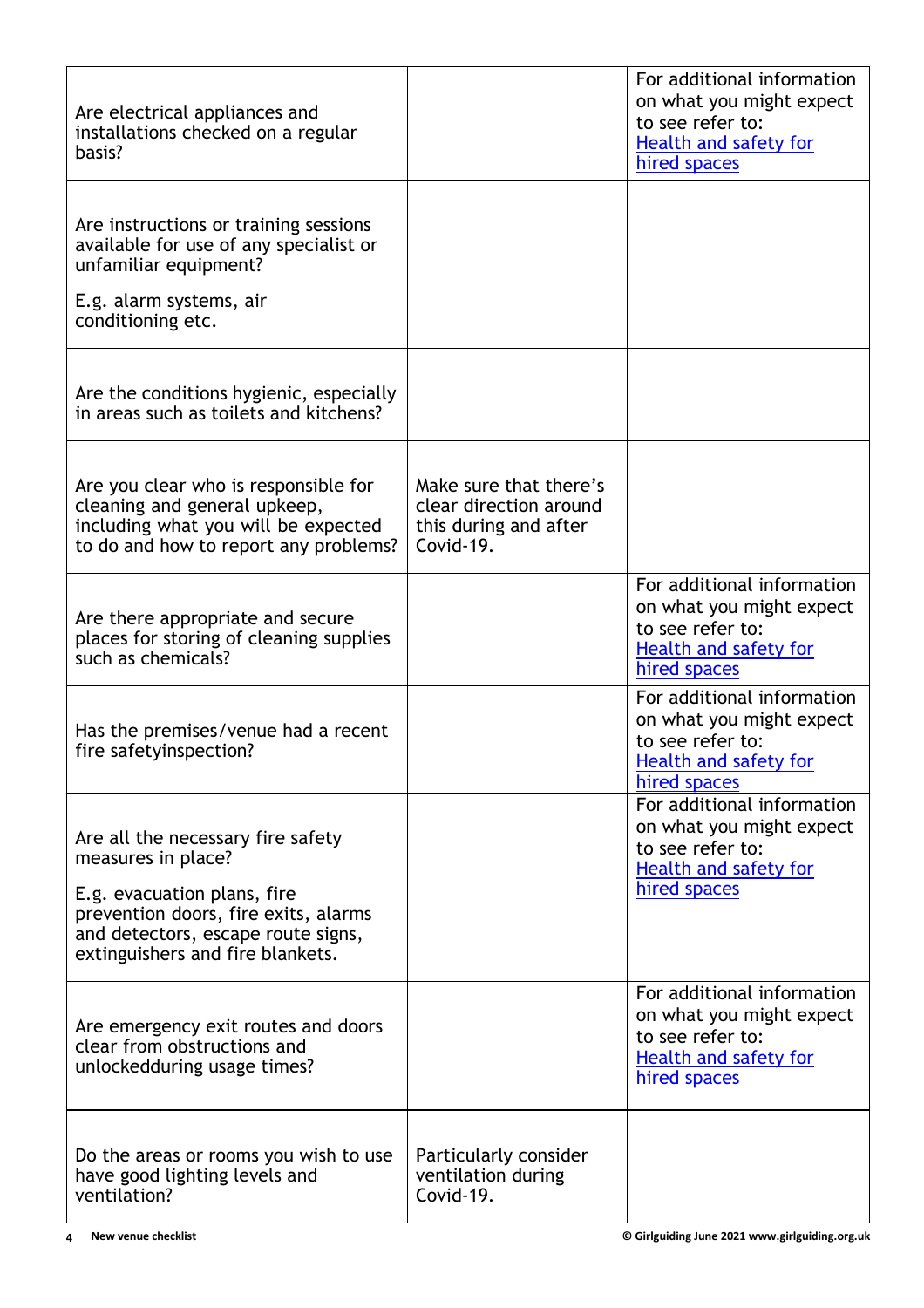| Will you be the only users of the<br>premises/venue, or will there be<br>other groupspresent? Will you need<br>to actively manage access to<br>communal areas?                                                          | Extra measures for<br>communal areas should<br>be put in place through<br>the Covid-19 risk<br>assessment.                                  |  |
|-------------------------------------------------------------------------------------------------------------------------------------------------------------------------------------------------------------------------|---------------------------------------------------------------------------------------------------------------------------------------------|--|
| Are there enough toilet facilities<br>available, including an appropriate<br>number of accessible toilets?                                                                                                              | What changes have<br>been made to these<br>because of Covid-19?                                                                             |  |
| Are there enough hygiene facilities for<br>hand washing, with soap and hot<br>water?                                                                                                                                    | Has the venue included<br>additional equipment<br>because of Covid-19?<br>For example, hand<br>sanitiser, paper towels,<br>additional bins? |  |
| Are first aid supplies provided and are<br>they stored appropriately, in usable<br>conditions and within their use by<br>date?<br>Check who is responsible for<br>inspecting and re-stocking the first aid<br>supplies. | Has additional PPE been<br>included?                                                                                                        |  |
| What storage space is available for<br>you to use and is it safe and suitable?<br>Will it require storing items at height<br>or having to lift heavy items?                                                             |                                                                                                                                             |  |
| Are other items that are stored on<br>the premises/venue that may be a<br>risk to your unit stored securely<br>with access restricted? (e.g.<br>chemicals, power tools, gardening<br>equipment etc.)                    |                                                                                                                                             |  |